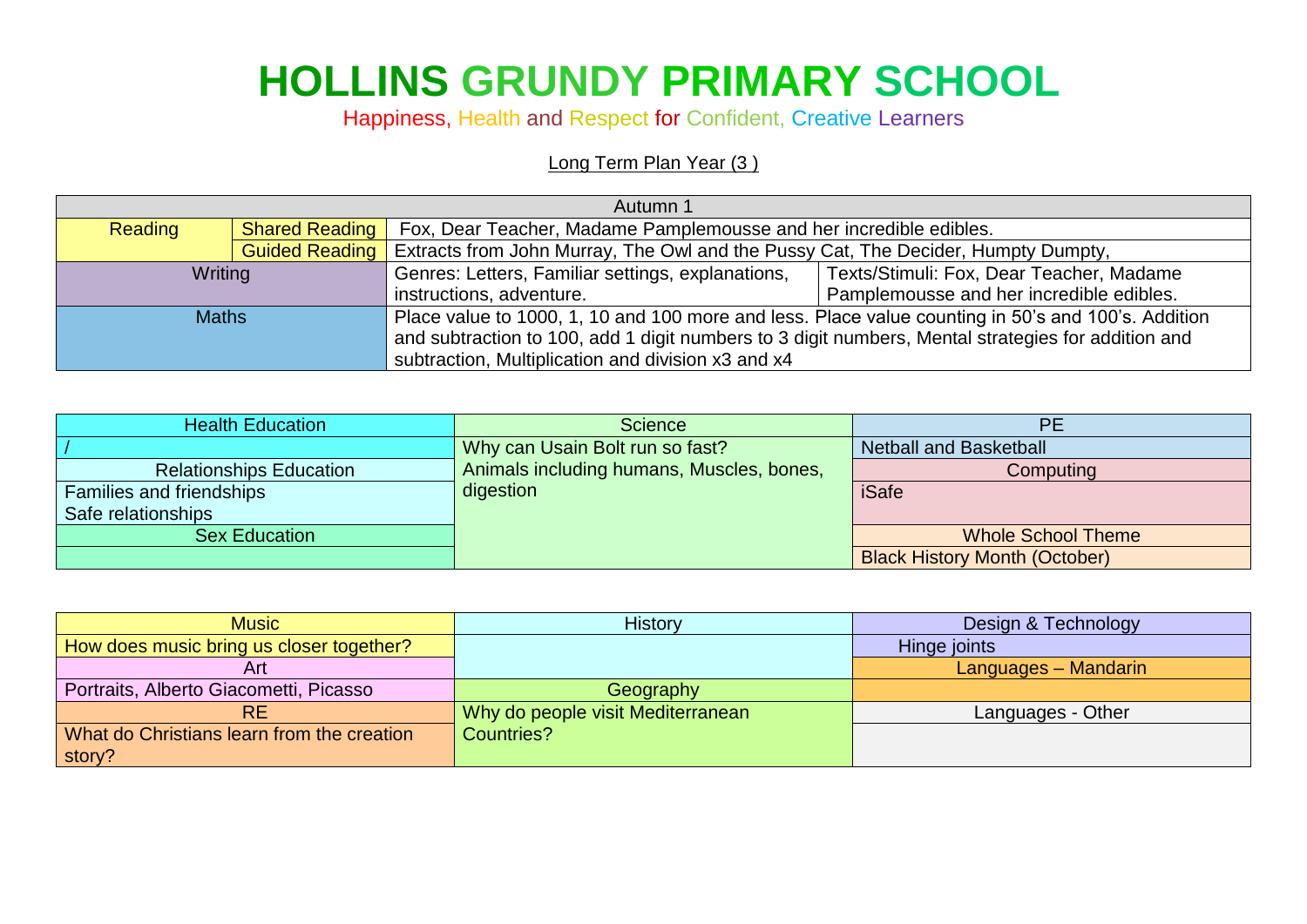| Autumn 2     |                       |                                                                                                      |                                                  |
|--------------|-----------------------|------------------------------------------------------------------------------------------------------|--------------------------------------------------|
| Reading      |                       | <b>Shared Reading</b> Arthur and the Golden Rope by Tod Stanton, In Flanders Field, Tuesday          |                                                  |
|              | <b>Guided Reading</b> | Extracts from John Murray, Mythical creatures, Christmas                                             |                                                  |
| Writing      |                       | Genres: Myths and Legends, poetry, Newspaper                                                         | Texts/Stimuli: Arthur and the Golden Rope by Tod |
|              |                       | reports                                                                                              | Stanton, In Flanders Field, Tuesday              |
| <b>Maths</b> |                       | Measurement measure and compare lengths, Mass and Capacity, Shape, draw and make 2D and 3D           |                                                  |
|              |                       | shapes., Fractions, recognise unit and non unit fractions, know equivalent fractions, Statistics use |                                                  |
|              |                       | sorting diagrams, bar charts and pictograms.                                                         |                                                  |

| <b>Health Education</b>         | <b>Science</b>                     | <b>PE</b>                             |
|---------------------------------|------------------------------------|---------------------------------------|
|                                 | Are you attractive enough? Magnets | <b>Gymnastics</b>                     |
| <b>Relationships Education</b>  |                                    | Computing                             |
| Safe relationships              |                                    | iProgramme                            |
| Respecting ourselves and others |                                    |                                       |
| <b>Sex Education</b>            |                                    | <b>Whole School Theme</b>             |
|                                 |                                    | Remembrance                           |
|                                 |                                    | Anti bullying Week (15 – 19 November) |

| <b>Music</b>                              | <b>History</b>                          | Design & Technology  |
|-------------------------------------------|-----------------------------------------|----------------------|
| What stories does music tell us about the | Why has Greece always been in the news? |                      |
| past?                                     |                                         |                      |
| Art                                       |                                         | Languages – Mandarin |
| Still life drawing of Greek pots          | Geography                               |                      |
| <b>RE</b>                                 |                                         | Languages - Other    |
| What is it like to follow God?            |                                         |                      |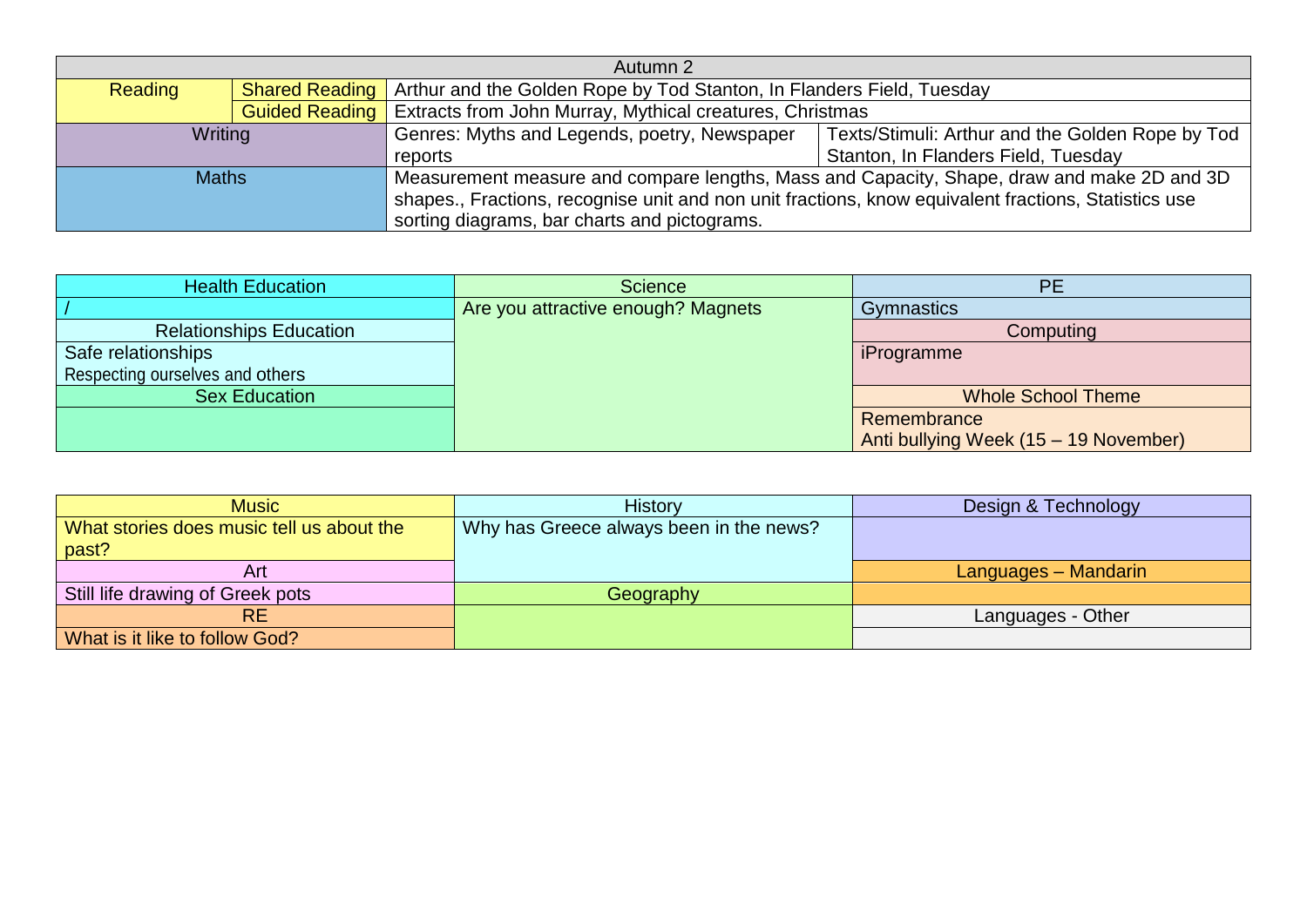| Spring 1     |                       |                                                                                                      |                                                  |  |
|--------------|-----------------------|------------------------------------------------------------------------------------------------------|--------------------------------------------------|--|
| Reading      | <b>Shared Reading</b> | Journey, Stone Age Boy, The great Kapok Tree, The Shamens Apprentice.                                |                                                  |  |
|              | <b>Guided Reading</b> | Extracts from John Murray, Stone Age Boy, The Stone Age, Rocks and Fossils                           |                                                  |  |
| Writing      |                       | Genres: Fantasy, discussion, Stories from other                                                      | Texts/Stimuli: Journey, Stone Age Boy, The great |  |
|              |                       | Kapok Tree, The Shamens Apprentice.<br>cultures.                                                     |                                                  |  |
| <b>Maths</b> |                       | Counting in multiples of 4 and 8. Counting in tenths, estimate numbers, order numbers to 1000, round |                                                  |  |
|              |                       | to the nearest 100. Addition and subtraction column method, Multiplication and division x8.          |                                                  |  |

| <b>Health Education</b>               | <b>Science</b>                                                       | PE                           |
|---------------------------------------|----------------------------------------------------------------------|------------------------------|
|                                       | What do rocks tell us about how the earth was Swimming and athletics |                              |
| <b>Relationships Education</b>        | formed?                                                              | Computing                    |
| Belonging to a community              |                                                                      | iAlgorithms                  |
| Media literacy and digital resilience |                                                                      |                              |
| <b>Sex Education</b>                  |                                                                      | <b>Whole School Theme</b>    |
|                                       |                                                                      | <b>Mental Wellbeing week</b> |
|                                       |                                                                      | Safer Internet Day (8th Feb) |

| <b>Music</b>                           | <b>History</b>              | Design & Technology  |
|----------------------------------------|-----------------------------|----------------------|
| How does Music make the world a better | Who first lived in Britain? |                      |
| place?                                 |                             |                      |
| Art                                    |                             | Languages - Mandarin |
| Andy Goldsworthy                       | Geography                   |                      |
| <b>RE</b>                              |                             | Languages - Other    |
| How do festivals and worship show what |                             |                      |
| matters to a Muslim?                   |                             |                      |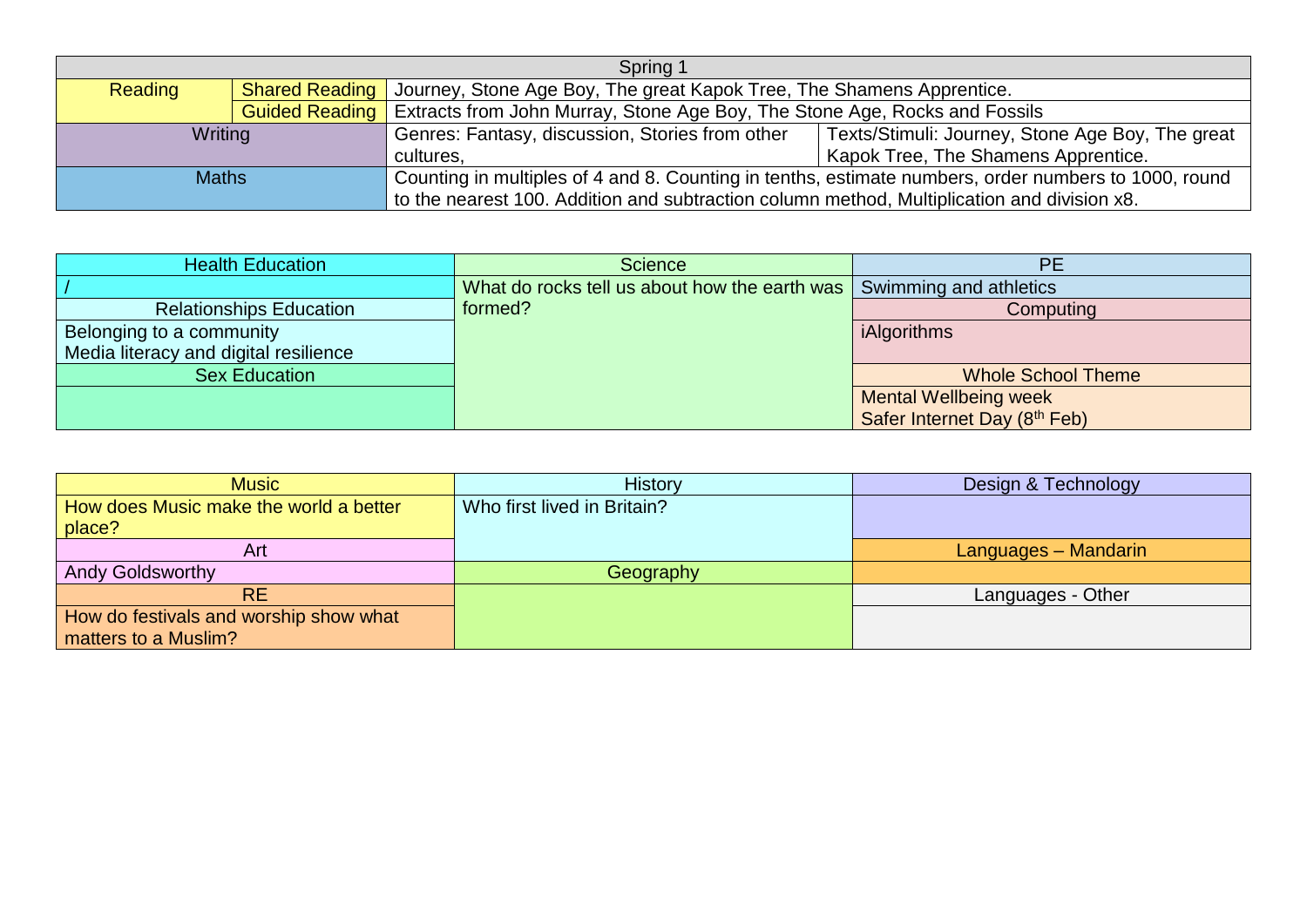| Spring 2       |  |                                                                                                          |  |  |
|----------------|--|----------------------------------------------------------------------------------------------------------|--|--|
| <b>Reading</b> |  | <b>Shared Reading</b>   Varjak Paw, The Dot,                                                             |  |  |
|                |  | <b>Guided Reading</b>   Extracts from John Murray, Angry Earth,                                          |  |  |
| Writing        |  | Genres: Poetry, Report, Narrative<br>Texts/Stimuli: Varjak Paw, The Dot,                                 |  |  |
| <b>Maths</b>   |  | Measurement, time, read time to the nearest minute. Fractions, add and subtract fractions, Shape,        |  |  |
|                |  | identify right angles and to link to quarter turns. Statistics, interpret and present data using tables. |  |  |

| <b>Health Education</b>               | Science | PE                               |
|---------------------------------------|---------|----------------------------------|
|                                       |         | Swimming and rounders            |
| <b>Relationships Education</b>        |         | Computing                        |
| Media literacy and digital resilience |         | FiPad algorithms and programming |
| Money and work                        |         |                                  |
| <b>Sex Education</b>                  |         | <b>Whole School Theme</b>        |
|                                       |         | Inspirational Women's week       |

 $\begin{bmatrix} 1 & 1 \\ 1 & 1 \\ 1 & 1 \end{bmatrix}$ 

| <b>Music</b>                                            | <b>History</b>              | Design & Technology  |
|---------------------------------------------------------|-----------------------------|----------------------|
| How Does Music Help Us To Get To Know Our<br>Community? |                             |                      |
|                                                         |                             |                      |
| Art                                                     |                             | Languages - Mandarin |
|                                                         | Geography                   |                      |
| <b>RE</b>                                               | What makes the Earth angry? | Languages - Other    |
| How do festivals and family life show what              |                             |                      |
| matters to Jewish people?                               |                             |                      |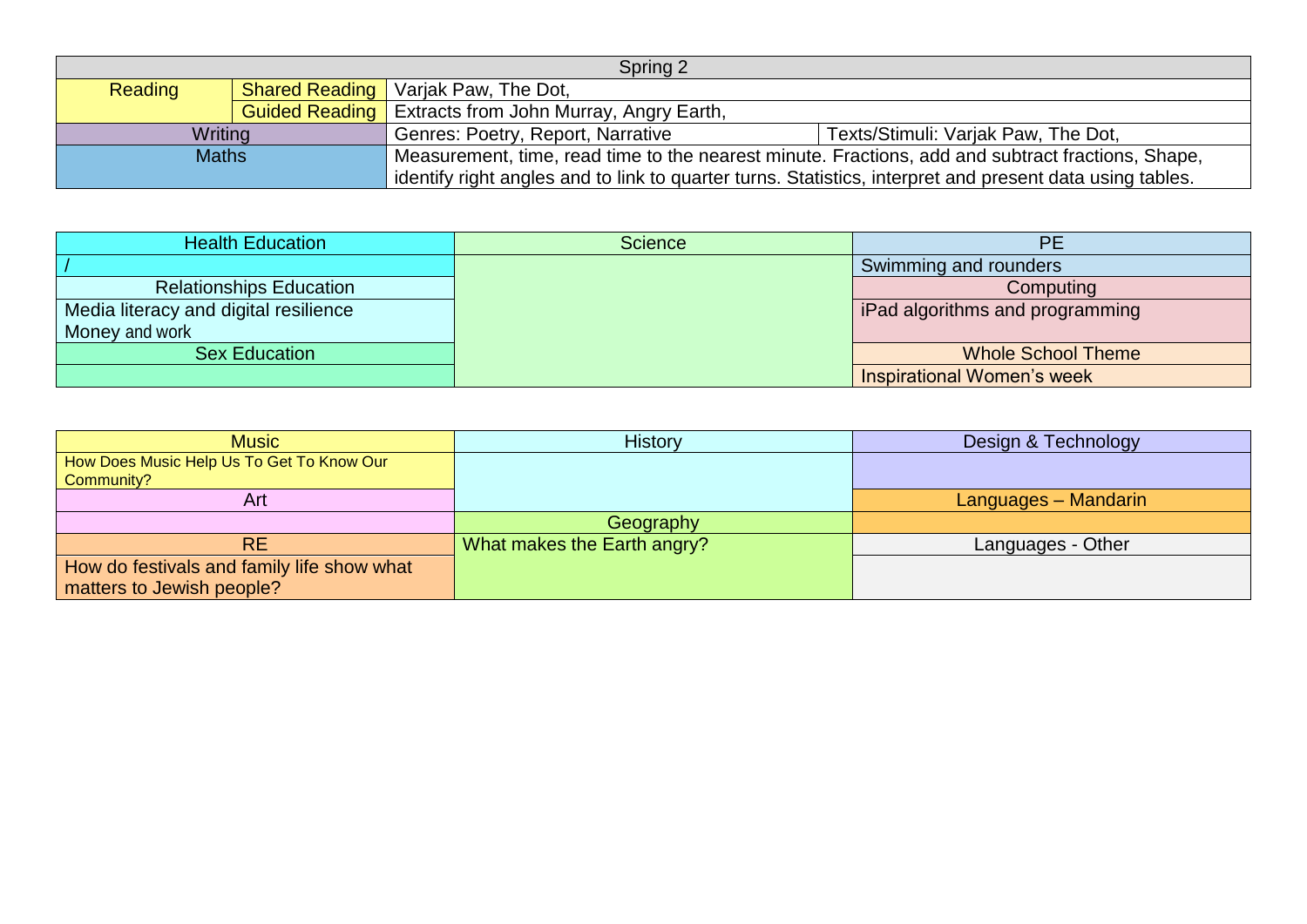| Summer 1     |  |                                                                                                       |                               |
|--------------|--|-------------------------------------------------------------------------------------------------------|-------------------------------|
| Reading      |  | <b>Shared Reading</b> The Lost Thing                                                                  |                               |
|              |  | <b>Guided Reading</b>   Extracts from John Murray                                                     |                               |
| Writing      |  | Genres: Mystery, nonchronological reports,                                                            | Texts/Stimuli: The Lost Thing |
| <b>Maths</b> |  | Place value, read and write numbers with one decimal place., Addition and subtraction, estimate the   |                               |
|              |  | answer and use inverse to check answers., Multiplication and division, use calculations including two |                               |
|              |  | digit numbers and one digit numbers.                                                                  |                               |

| <b>Health Education</b>                     | <b>Science</b>                   | <b>PE</b>                              |
|---------------------------------------------|----------------------------------|----------------------------------------|
| <b>Physical health and Mental wellbeing</b> | How did blossom become an apple? | Swimming and kwik Cricket              |
| Growing and changing                        |                                  |                                        |
| <b>Relationships Education</b>              |                                  | Computing                              |
|                                             |                                  | Fill gaps                              |
| <b>Sex Education</b>                        |                                  | <b>Whole School Theme</b>              |
|                                             |                                  | Queen's Platinum Jubilee (23 – 27 May) |

| <b>Music</b>                                      | <b>History</b> | Design & Technology  |
|---------------------------------------------------|----------------|----------------------|
| How Does Music Make A Difference To Us Every day? |                |                      |
| Art                                               |                | Languages – Mandarin |
| Still life of fruit and blossom                   | Geography      |                      |
| <b>RE</b>                                         |                | Languages - Other    |
| What kind of world did Jesus want?                |                |                      |
|                                                   |                |                      |